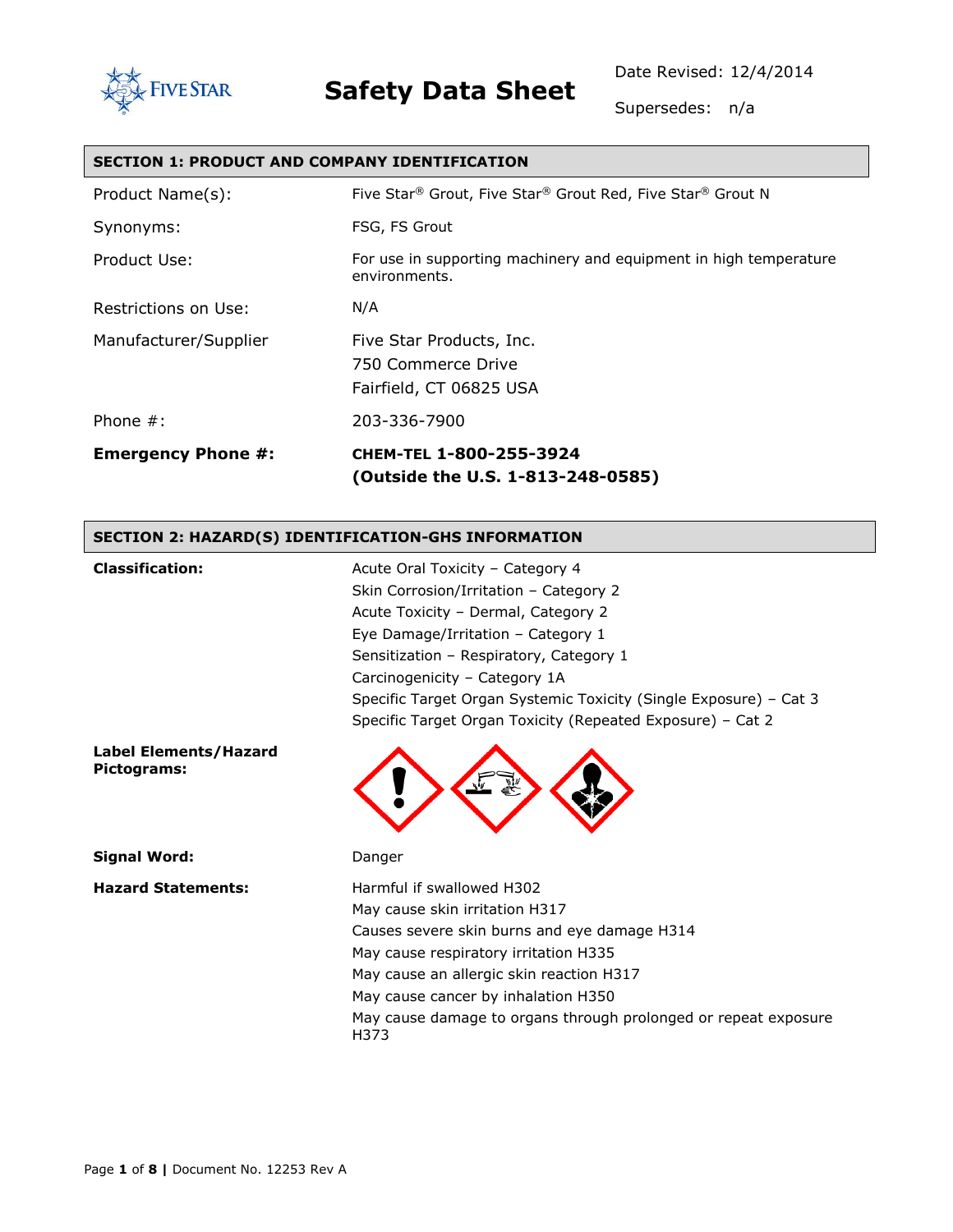

Date Revised: 12/4/2014

Supersedes: n/a

| <b>Precautionary</b>                               | Do not breathe dust, fume, gas, mist, vapors, or spray, P260.                                                                                      |  |
|----------------------------------------------------|----------------------------------------------------------------------------------------------------------------------------------------------------|--|
| <b>Statements/Prevention:</b>                      | Wash thoroughly after handling, P264.                                                                                                              |  |
|                                                    | Do not eat, drink or smoke when using this product, P270.                                                                                          |  |
|                                                    | Contaminated work clothing should not be allowed out of the workplace,<br>P272.                                                                    |  |
|                                                    | Wear protective gloves, protective clothing, eye protection and face<br>protection, P280.                                                          |  |
|                                                    | Wear respiratory protection, P284.                                                                                                                 |  |
| <b>Response:</b>                                   | If swallowed: Rinse mouth. Do NOT induce vomiting, P330, P331.                                                                                     |  |
|                                                    | If on skin (or hair): Take off immediately all contaminated clothing.<br>Rinse skin with water/shower, P361, P353.                                 |  |
|                                                    | If inhaled: Remove person to fresh air and keep comfortable for<br>breathing, P340.                                                                |  |
|                                                    | If in eyes: Rinse cautiously with water for several minutes, P351.<br>Remove contact lenses, if present and easy to do. Continue rinsing,<br>P338. |  |
|                                                    | Immediately call a poison center or doctor, P310.                                                                                                  |  |
|                                                    | If skin irritation or rash occurs, P333: Get medical advice/attention,<br>P313.                                                                    |  |
|                                                    | If experiencing respiratory symptoms, P342: Call a poison center or<br>doctor, P310. Wash contaminated clothing before reuse, P363.                |  |
| Storage:                                           | Store locked up.                                                                                                                                   |  |
| Disposal:                                          | Dispose of contents/container in accordance with applicable regional,<br>national, and local laws and regulations.                                 |  |
| <b>Hazards Not Otherwise</b><br><b>Classified:</b> | Not applicable                                                                                                                                     |  |

| <b>SECTION 3: COMPOSITION/INFORMATION ON INGREDIENTS</b> |                                 |            |         |
|----------------------------------------------------------|---------------------------------|------------|---------|
| <b>Hazardous</b><br>Ingredient(s)                        | Common<br>Name/Synonyms         | CAS No.    | % wt/wt |
| Portland Cement                                          | Hydraulic cement                | 65997-15-1 | 45-60   |
| Quartz                                                   | Silicon Dioxide, Silica<br>Sand | 14808-60-7 | 40-55   |

#### **SECTION 4: FIRST AID MEASURES**

**Inhalation:** If inhaled: Remove person to fresh air and keep comfortable for breathing.

If experiencing respiratory symptoms call poison center or doctor.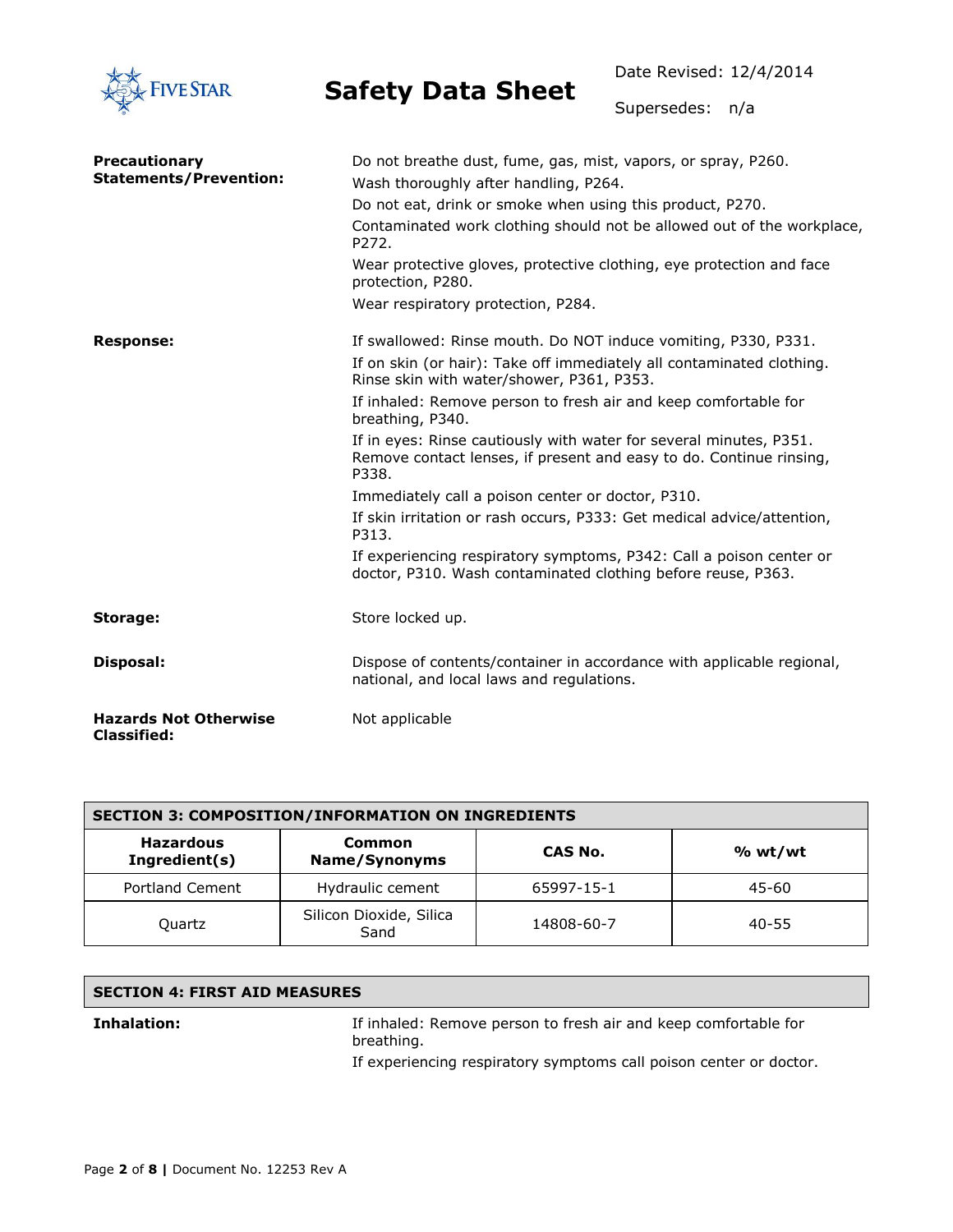| <b>FIVE STAR</b>           | <b>Safety Data Sheet</b>                                                                                                                                                                                                                                | Date Revised: 12/4/2014<br>Supersedes: | n/a |
|----------------------------|---------------------------------------------------------------------------------------------------------------------------------------------------------------------------------------------------------------------------------------------------------|----------------------------------------|-----|
|                            |                                                                                                                                                                                                                                                         |                                        |     |
| Eye Contact:               | If in eyes: Rinse cautiously with water for at least 30 minutes. Remove<br>contact lenses, if present and easy to do. Continue rinsing.<br>Immediately call a poison center or doctor.                                                                  |                                        |     |
| <b>Skin Contact:</b>       | If on skin (or hair): Take off immediately all contaminated clothing.<br>Rinse skin with water/shower for at least 15 minutes. Immediately call<br>a poison center or doctor if irritation develops. Wash contaminated<br>clothing before reuse.        |                                        |     |
| Ingestion:                 | If swallowed: Rinse mouth. Do NOT induce vomiting. Immediately call<br>a poison center or doctor. If vomiting occurs naturally, have victim lean<br>forward to reduce the risk of aspiration. Never give anything by mouth<br>to an unconscious person. |                                        |     |
| <b>General Advice:</b>     | In case of accident or if you feel unwell, seek medical advice<br>immediately (show the label or SDS where possible).                                                                                                                                   |                                        |     |
| <b>Note to Physicians:</b> | Symptoms may not appear immediately. Treat symptomatically.                                                                                                                                                                                             |                                        |     |

| <b>SECTION 5: FIRE-FIGHTING MEASURES</b>          |                                                                                                                                                                                                                                                                       |  |
|---------------------------------------------------|-----------------------------------------------------------------------------------------------------------------------------------------------------------------------------------------------------------------------------------------------------------------------|--|
| <b>Flammability and Explosion</b><br>Information: | Not flammable or combustible by OSHA/WHMIS criteria.                                                                                                                                                                                                                  |  |
| <b>Sensitivity to Mechanical</b><br>Impact:       | This material is not sensitive to mechanical impact.                                                                                                                                                                                                                  |  |
| <b>Sensitivity to Static</b><br>Discharge:        | This material is sensitive to static discharge at temperatures at or<br>above the flash point.                                                                                                                                                                        |  |
| <b>MEANS OF EXTINCTION</b>                        |                                                                                                                                                                                                                                                                       |  |
| <b>Suitable Extinguishing Media:</b>              | Small Fire: Dry chemical, CO2, or water spray.<br>Large Fire: Dry chemical, CO2, alcohol-resistant foam or water spray.<br>Move containers from fire area if you can do it without risk. Dike fire-<br>control water for later disposal; do not scatter the material. |  |
| <b>Unsuitable Extinguishing</b><br>Media:         | Not available.                                                                                                                                                                                                                                                        |  |
| <b>Product of Combustion:</b>                     | Non-combustible                                                                                                                                                                                                                                                       |  |
| <b>Protection of Firefighters:</b>                | As in any fire, wear self-contained breathing apparatus pressure-<br>demand, MSHA/NIOSH (approved or equivalent) and full protective<br>gear.                                                                                                                         |  |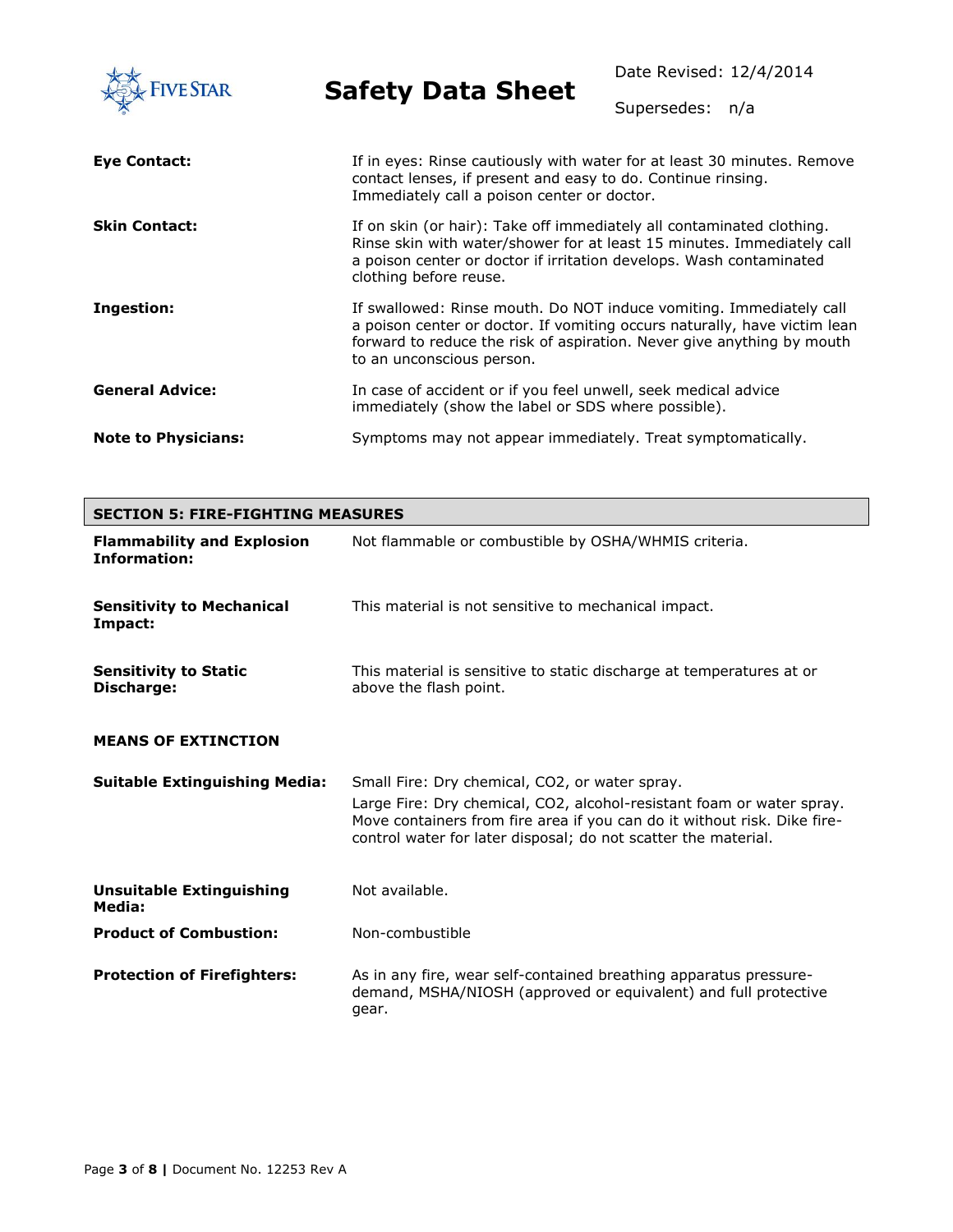

Supersedes: n/a

### **SECTION 6: ACCIDENTAL RELEASE MEASURES**

| <b>Emergency Procedures:</b>      | Use personal protective equipment. Ensure adequate ventilation. Keep<br>people from spill. Avoid dust formation.                                      |
|-----------------------------------|-------------------------------------------------------------------------------------------------------------------------------------------------------|
| <b>Personal Precautions:</b>      | Avoid inhalation of dust. Do not get into eyes, on skin, or clothing.                                                                                 |
| <b>Environmental Precautions:</b> | The environmental impact of this product has not been fully<br>investigated.                                                                          |
| <b>Methods for Containment:</b>   | Cover powder spill with plastic sheet or tarp to minimize spreading.<br>Collect this material into a disposal container by sucking or sweeping<br>up. |
| <b>Methods for Cleanup:</b>       | Pick up and transfer to properly labeled containers.                                                                                                  |
| <b>Other Information:</b>         | See Section 13 for disposal considerations.                                                                                                           |

| <b>SECTION 7: HANDLING AND STORAGE</b> |                                                                                                                                                                                                  |  |
|----------------------------------------|--------------------------------------------------------------------------------------------------------------------------------------------------------------------------------------------------|--|
| Handling:                              | Wear personal protective equipment. Ensure adequate ventilation.<br>Avoid dust formation. Do not breathe dust. Prevent contact with skin,<br>eyes, and clothing. Wash thoroughly after handling. |  |
| Storage:                               | Keep containers tightly closed in a cool, dry, and well-ventilated place.<br>Store locked up.                                                                                                    |  |

#### **SECTION 8: EXPOSURE CONTORLS/PERSONAL PROTECTION**

#### **Exposure Guidelines**

| Component       | CAS No.    | <b>ACGIH TLV</b>                                                                                                             | <b>OSHA PEL</b>                                                                                                                                                                                                                            |
|-----------------|------------|------------------------------------------------------------------------------------------------------------------------------|--------------------------------------------------------------------------------------------------------------------------------------------------------------------------------------------------------------------------------------------|
| Portland cement | 65997-15-1 | TWA: $1 \text{mg/m}^3$<br>particulate matter<br>containing no asbestos<br>and <1% crystalline<br>silica, respirable fraction | TWA: $15 \text{ mg/m}^3$ total dust<br>TWA: 5 mg/m <sup>3</sup> respirable<br>fraction (vacated) TWA: 10<br>$mq/m3$ total<br>dust<br>(vacated) TWA: $5 \text{ mg/m}^3$<br>respirable fraction<br>TWA: 50 mppcf &It1%<br>Crystalline silica |
| Quartz          | 14808-60-7 | TWA: $0.025$ mg/m <sup>3</sup><br>respirable fraction                                                                        | 30/(%SiO2+2) mg/m <sup>3</sup> TWA,<br>Total Dust; 250/% SiO 2+5)<br>mppcf TWA, respirable fraction;<br>10/(%SiO2+2) mg/m <sup>3</sup> TWA,<br>respirable<br>TWA: $0.1 \text{ mg/m}^3$ (vacated)                                           |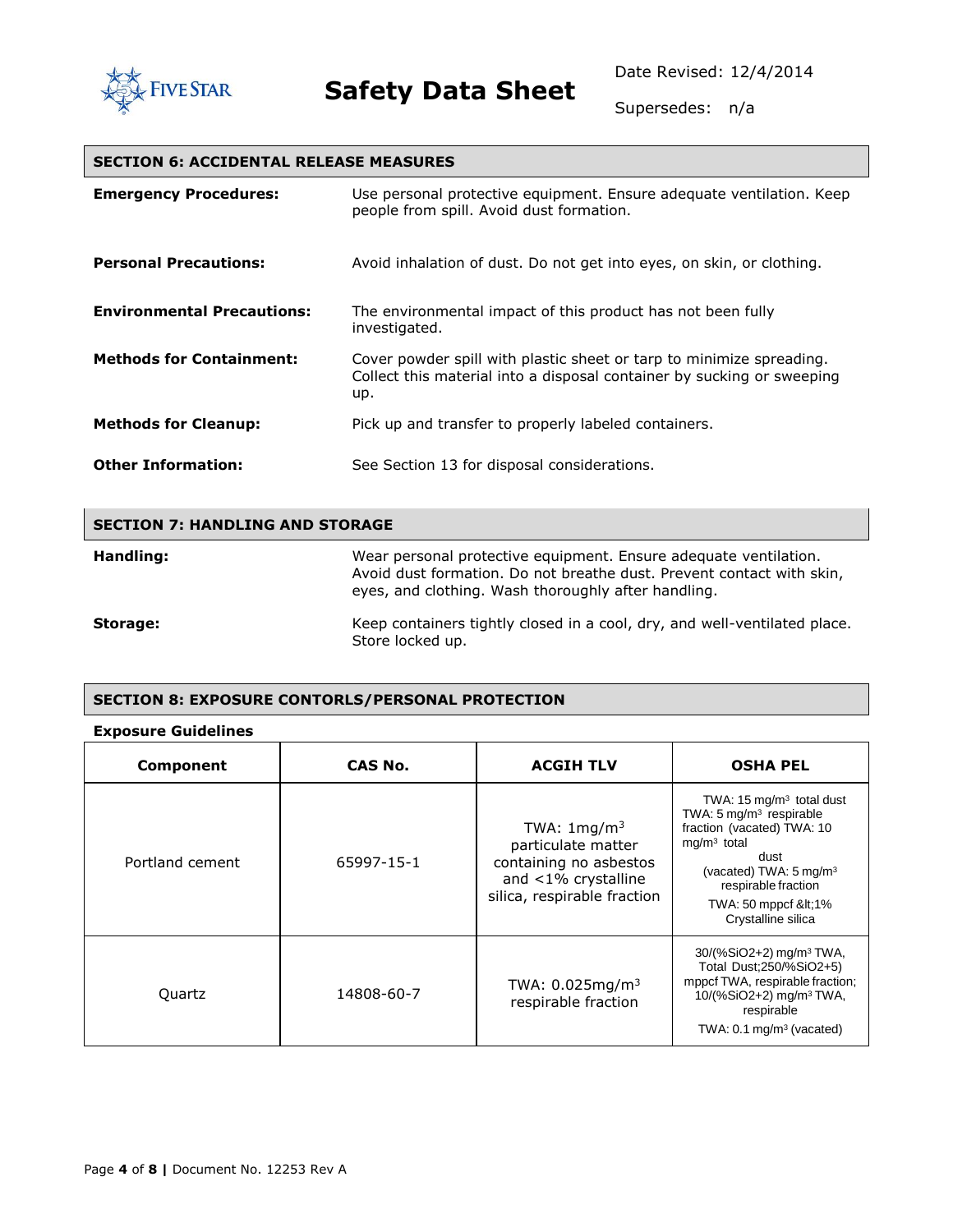

Supersedes: n/a

| PEL: Permissible Exposure Limit | TLV: Threshold Limit Value |
|---------------------------------|----------------------------|
|---------------------------------|----------------------------|

**Engineering Controls:** Not normally required.

### **PERSONAL PROTECTIVE EQUIPMENT (PPE)**

| <b>Eye/Face Protection:</b>                      | Tightly fitting safety goggles                                                                                                                                                                                                                                                                                                      |
|--------------------------------------------------|-------------------------------------------------------------------------------------------------------------------------------------------------------------------------------------------------------------------------------------------------------------------------------------------------------------------------------------|
| <b>Hand Protection:</b>                          | Impervious gloves. Impervious clothing.                                                                                                                                                                                                                                                                                             |
| <b>Skin and Body Protection:</b>                 | Impervious gloves. Impervious clothing.                                                                                                                                                                                                                                                                                             |
| <b>Respiratory Protection:</b>                   | If exposure limits are exceeded or irritation is experienced, NIOSH/MSHA<br>approved respiratory protection should be worn. Positive-pressure supplied air<br>respirators may be required for high airborne contaminant concentrations.<br>Respiratory protection must be provided in accordance with current local<br>regulations. |
| <b>General Hygiene</b><br><b>Considerations:</b> | Handle according to established industrial hygiene and safety practices.                                                                                                                                                                                                                                                            |

| <b>SECTION 9: PHYSICAL AND CHEMICAL PROPERTIES</b> |                                  |  |
|----------------------------------------------------|----------------------------------|--|
| <b>Appearance:</b>                                 | Gray, finely ground solid powder |  |
| Color:                                             | Gray                             |  |
| Odor:                                              | None                             |  |
| <b>Odor Threshold:</b>                             | None                             |  |
| <b>Physical State:</b>                             | Solid, powder                    |  |
| pH:                                                | 12 when mixed with water         |  |
| <b>Melting Point / Freezing Point:</b>             | n/a                              |  |
| <b>Initial Boiling Point:</b>                      | n/a                              |  |
| <b>Boiling Point:</b>                              | n/a                              |  |
| <b>Flash Point:</b>                                | n/a                              |  |
| <b>Evaporation Rate:</b>                           | n/a                              |  |
| Flammability (solid, gas):                         | n/a                              |  |
| <b>Lower Flammability Limit:</b>                   | n/a                              |  |
| <b>Upper Flammability Limit:</b>                   | n/a                              |  |
| <b>Vapor Pressure:</b>                             | n/a                              |  |
| <b>Vapor Density:</b>                              | n/a                              |  |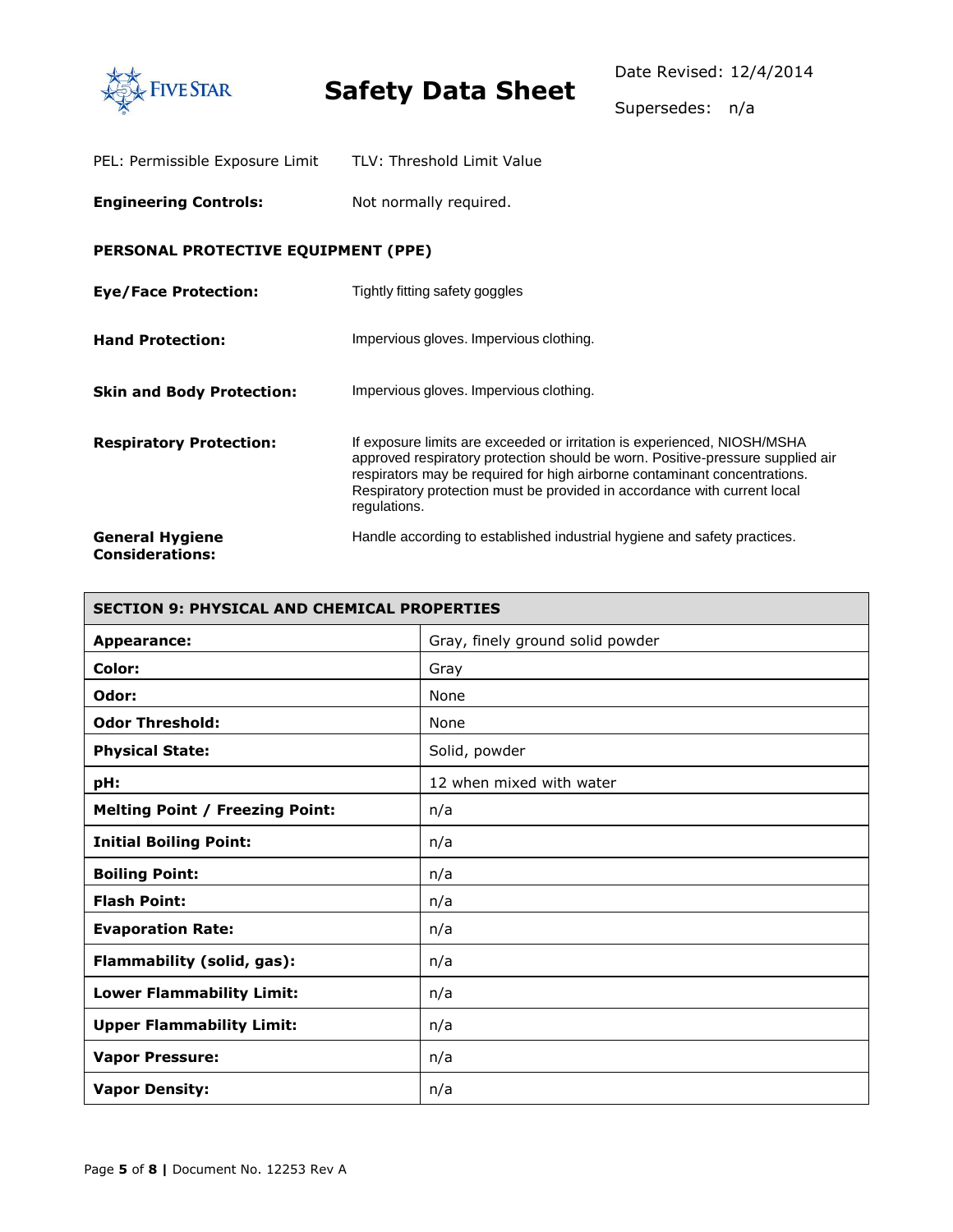

### **FIVE STAR Safety Data Sheet**

Date Revised: 12/4/2014

Supersedes: n/a

| <b>Relative Density:</b>                      | n/a        |
|-----------------------------------------------|------------|
| Solubility:                                   | Negligible |
| Partition Coefficient: n-Octanol/Water:       | n/a        |
| <b>Auto-ignition Temperature:</b>             | n/a        |
| <b>Decomposition Temperature:</b>             | n/a        |
| <b>Viscosity:</b>                             | n/a        |
| Percent Volatile, wt.%:                       | n/a        |
| VOC Content, wt.%:                            | n/a        |
| <b>Density:</b>                               | n/a        |
| <b>Coefficient of Water/Oil Distribution:</b> | n/a        |

| <b>SECTION 10: STABILITY AND REACTIVITY</b>          |                                                               |  |  |
|------------------------------------------------------|---------------------------------------------------------------|--|--|
| <b>Chemical Stability:</b>                           | Stable under recommended storage conditions.                  |  |  |
| <b>Possibility of Hazardous</b><br><b>Reactions:</b> | None under normal processing.                                 |  |  |
| <b>Conditions to Avoid:</b>                          | Exposure to water – product may harden on contact with water. |  |  |
| <b>Incompatible Materials:</b>                       | Strong acids.                                                 |  |  |

### **SECTION 11: TOXICOLOGICAL INFORMATION**

| Information on likely routes of exposure.                                                 |                                                                   |  |  |
|-------------------------------------------------------------------------------------------|-------------------------------------------------------------------|--|--|
| Product information                                                                       |                                                                   |  |  |
| Inhalation                                                                                | Irritating to respiratory system. Irritating to mucous membranes. |  |  |
| Eye contact                                                                               | Risk of serious damage to eyes.                                   |  |  |
| Skin contact<br>Irritating to skin. May cause allergic skin reaction                      |                                                                   |  |  |
| Harmful if swallowed.<br>Ingestion                                                        |                                                                   |  |  |
| Component information                                                                     |                                                                   |  |  |
| Chemical Name: Quartz                                                                     | LD50 Oral: 500 mg/kg (Rat) ACGIH: A2 - Suspected Human Carcinogen |  |  |
| IARC: Group 1 - Carcinogenic to humans OSHA: X-present                                    |                                                                   |  |  |
| Delayed and immediate effects and also chronic effects from short and long term exposure. |                                                                   |  |  |

| <b>SECTION 12: ECOLOGICAL INFORMATION</b> |                                                                              |  |  |
|-------------------------------------------|------------------------------------------------------------------------------|--|--|
| <b>Toxicity:</b>                          | The environmental impact of this product has not been fully<br>investigated. |  |  |
| <b>Aquatic Toxicity:</b>                  | The environmental impact of this product has not been fully<br>investigated. |  |  |
| <b>Persistence and</b><br>Degradability:  | No information available.                                                    |  |  |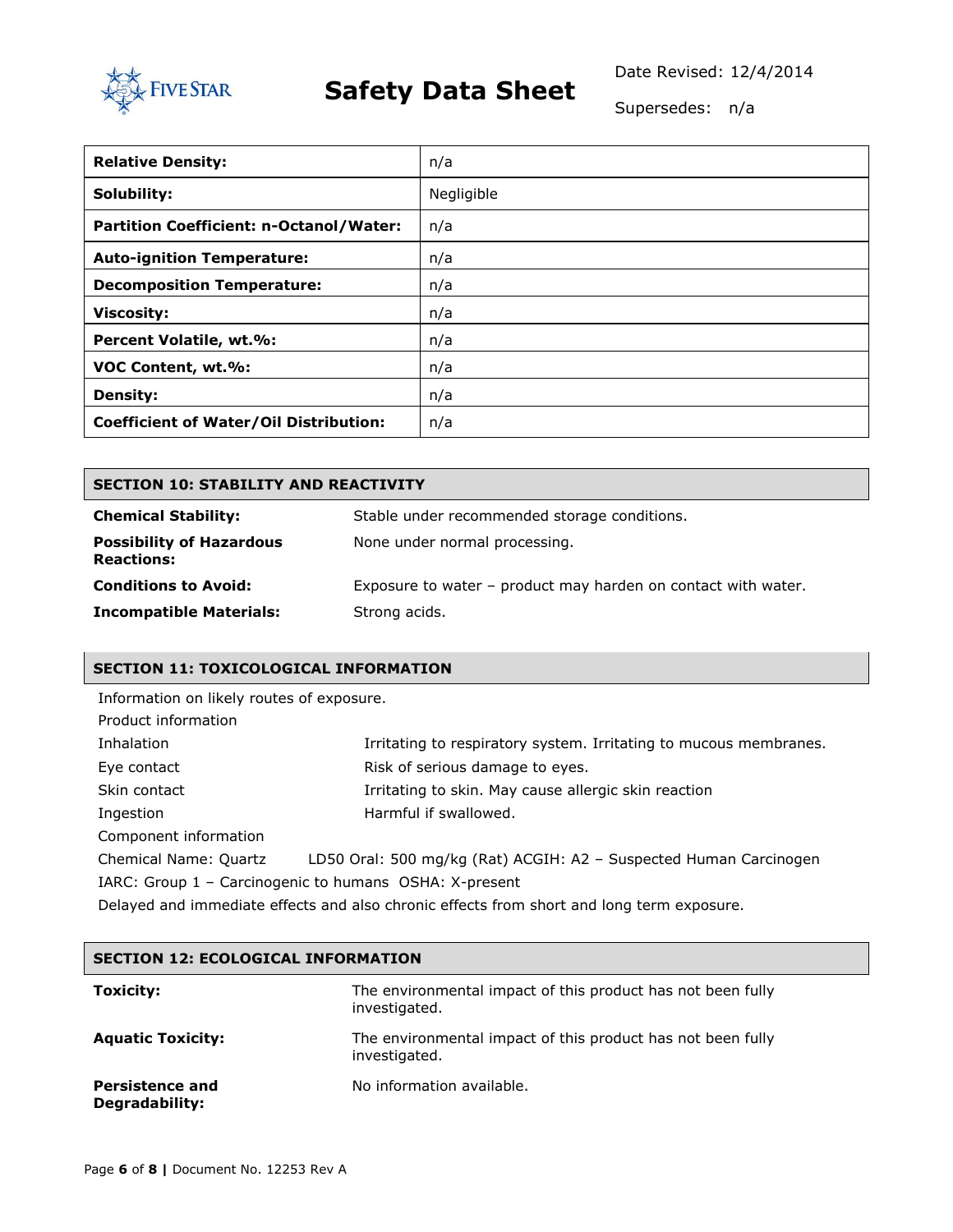

ł.

# **Safety Data Sheet**

٦

Supersedes: n/a

| <b>Bio-accumulative Potential:</b>                 | Does not accumulate in organisms                                                                                                                                                                                                                                                                                                                                                                                                                       |  |  |  |
|----------------------------------------------------|--------------------------------------------------------------------------------------------------------------------------------------------------------------------------------------------------------------------------------------------------------------------------------------------------------------------------------------------------------------------------------------------------------------------------------------------------------|--|--|--|
| <b>Mobility in Soil:</b>                           | No further relevant information available                                                                                                                                                                                                                                                                                                                                                                                                              |  |  |  |
| <b>Ecotoxical Effects</b><br><b>Remark:</b>        | No information available.                                                                                                                                                                                                                                                                                                                                                                                                                              |  |  |  |
| <b>Additional Ecological</b><br><b>Information</b> | No information available.                                                                                                                                                                                                                                                                                                                                                                                                                              |  |  |  |
| <b>General Notes:</b>                              | This statement was deduced from products with a similar structure or<br>composition. Due to available data on eliminability/decomposition and<br>bio-accumulation potential prolonged term damage of the environment<br>cannot be excluded. Do not allow undiluted product or large quantities<br>of it to reach ground water, water course or sewage system. Also<br>poisonous for fish and plankton in water bodies. Toxic for aquatic<br>organisms. |  |  |  |
| <b>PBT Assessment:</b>                             | N/A                                                                                                                                                                                                                                                                                                                                                                                                                                                    |  |  |  |
| <b>vPvB Assessment:</b>                            | N/A                                                                                                                                                                                                                                                                                                                                                                                                                                                    |  |  |  |
| <b>Other Adverse Effects:</b>                      | No further relevant information available                                                                                                                                                                                                                                                                                                                                                                                                              |  |  |  |

| <b>SECTION 13: DISPOSAL CONSIDERATIONS</b>                                             |                                                                                                                                                                                                                                                                                                                                           |  |  |
|----------------------------------------------------------------------------------------|-------------------------------------------------------------------------------------------------------------------------------------------------------------------------------------------------------------------------------------------------------------------------------------------------------------------------------------------|--|--|
| <b>Waste Treatment Methods</b>                                                         |                                                                                                                                                                                                                                                                                                                                           |  |  |
| <b>Recommendation:</b>                                                                 | This material as supplied is not a hazardous waste according to Federal<br>regulations (40CFR261). This material could become a hazardous<br>waste if it is mixed with or otherwise comes in contact with a<br>hazardous waste, if chemical additions are made to this material, or if<br>the material is processed or otherwise altered. |  |  |
| <b>Uncleaned Packaging</b>                                                             |                                                                                                                                                                                                                                                                                                                                           |  |  |
| <b>Recommendation:</b>                                                                 | Disposal must be made according to official regulations. Do not re-use<br>empty containers.                                                                                                                                                                                                                                               |  |  |
| <b>SECTION 14: TRANSPORT INFORMATION</b>                                               |                                                                                                                                                                                                                                                                                                                                           |  |  |
| <b>US DEPARTMENT of</b><br><b>TRANSPORTATION (DOT)</b><br><b>Proper Shipping Name:</b> | Not regulated.                                                                                                                                                                                                                                                                                                                            |  |  |
| Class:                                                                                 | n/a                                                                                                                                                                                                                                                                                                                                       |  |  |
| <b>UN #:</b>                                                                           | n/a                                                                                                                                                                                                                                                                                                                                       |  |  |
| <b>Packing Group:</b>                                                                  | n/a                                                                                                                                                                                                                                                                                                                                       |  |  |